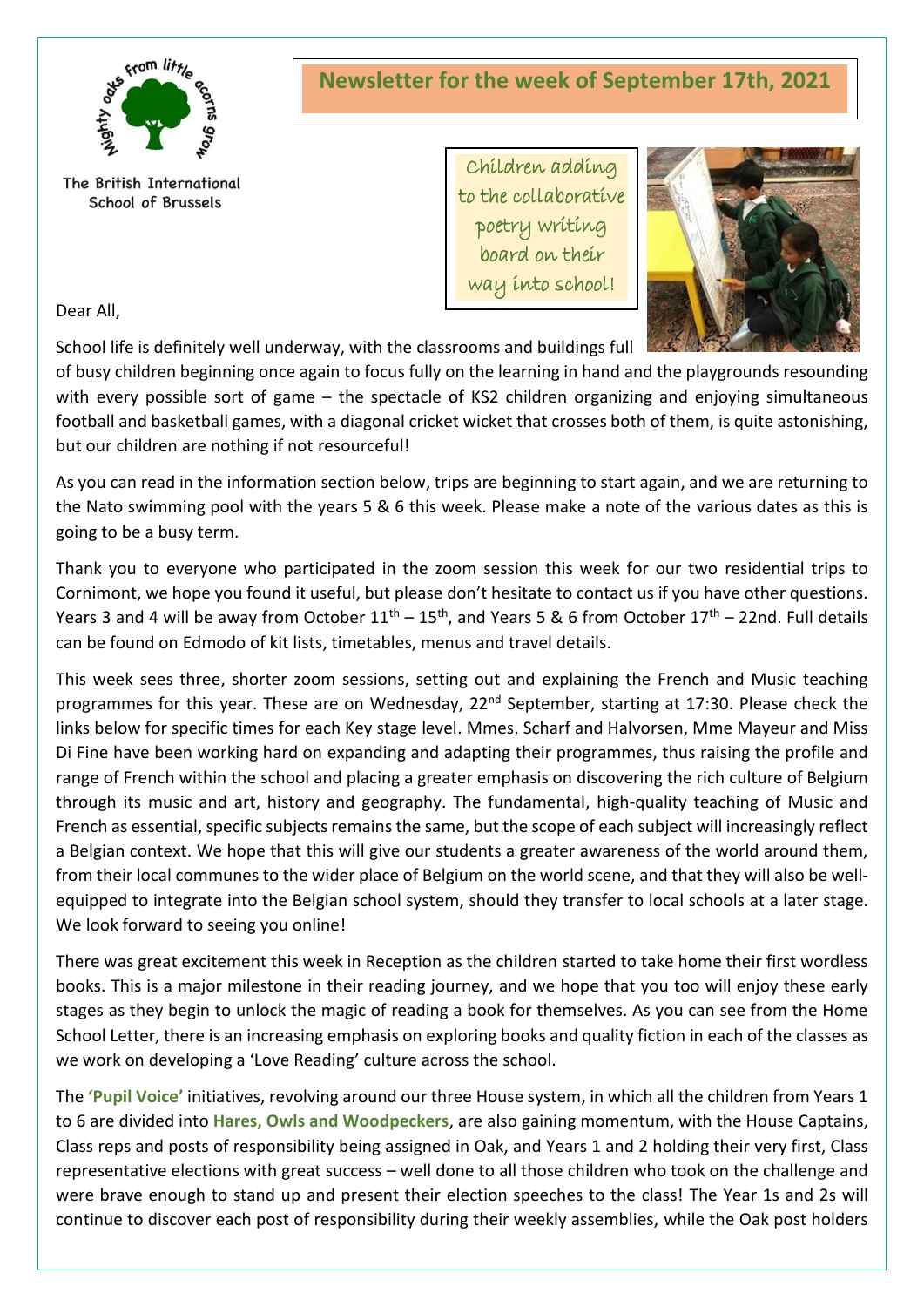are already working hard on playing their part in the organization of daily life in school. All the children will have a chance to take on a role in one form or another across the year.

| <b>Autumn Term</b>                                        | Year <sub>6</sub>                | Year <sub>5</sub>           | Year 4                        | Year <sub>3</sub>                | <b>Year 2</b>                                           | Year 1                      |
|-----------------------------------------------------------|----------------------------------|-----------------------------|-------------------------------|----------------------------------|---------------------------------------------------------|-----------------------------|
| <b>House Captains</b><br>Hares:<br>Owls<br>Woodpeckers    | Aditya<br>Dashwanthh<br>Aadriyan |                             |                               |                                  |                                                         |                             |
| <b>Class reps.</b><br><b>Hares</b><br>Owls<br>Woodpeckers |                                  | Trishan<br>Geethika<br>Diya | Pranavi<br>Krishav<br>Geoshan | Magizhvini<br>Reyansh<br>Stairya | Tanay<br>Vihaan<br>Yashneil                             | Myra<br>Rehatveer<br>Prisha |
| <b>School Council</b>                                     | Anjika & Archana                 | Abhih                       | Kyle                          | Kabir & Ovi                      | Congratulations on<br>convincing speeches<br>in Year 2! |                             |
| <b>Eco Warriors</b>                                       | Thomas                           | Navnoor                     | Mehet                         | Avni & Mishka                    |                                                         |                             |
| <b>Librarians</b>                                         | Priyal                           | Aadarrshini                 | Inayaa                        | Vedant & Jinisha                 |                                                         |                             |
| <b>Quiz Masters</b>                                       | Tharun, Aditya &<br>Thomas       |                             |                               |                                  |                                                         |                             |
| <b>Sport rep</b>                                          | Anwitha                          |                             |                               |                                  |                                                         |                             |
| <b>Oak</b><br><b>Administrative</b><br><b>Support</b>     | Tanvi                            |                             |                               |                                  |                                                         |                             |

Well done to everyone for a week of hard work, and a particular well done to the following:



**Stars of the Week**



Nursery:

Victor for his interest and excellent research on volcanoes.

Michelle for her wonderful enthusiasm during the volcano science experiment.

# Reception:

Maanav: for his amazing drawing of his family.

Bala Dhivya: for her fantastic and increasing confidence in class activities.

# Year 1:

Ayaan for being full of good ideas this week. We loved listening to his beautiful story about a girl on an elephant. Thank-you Ayaan.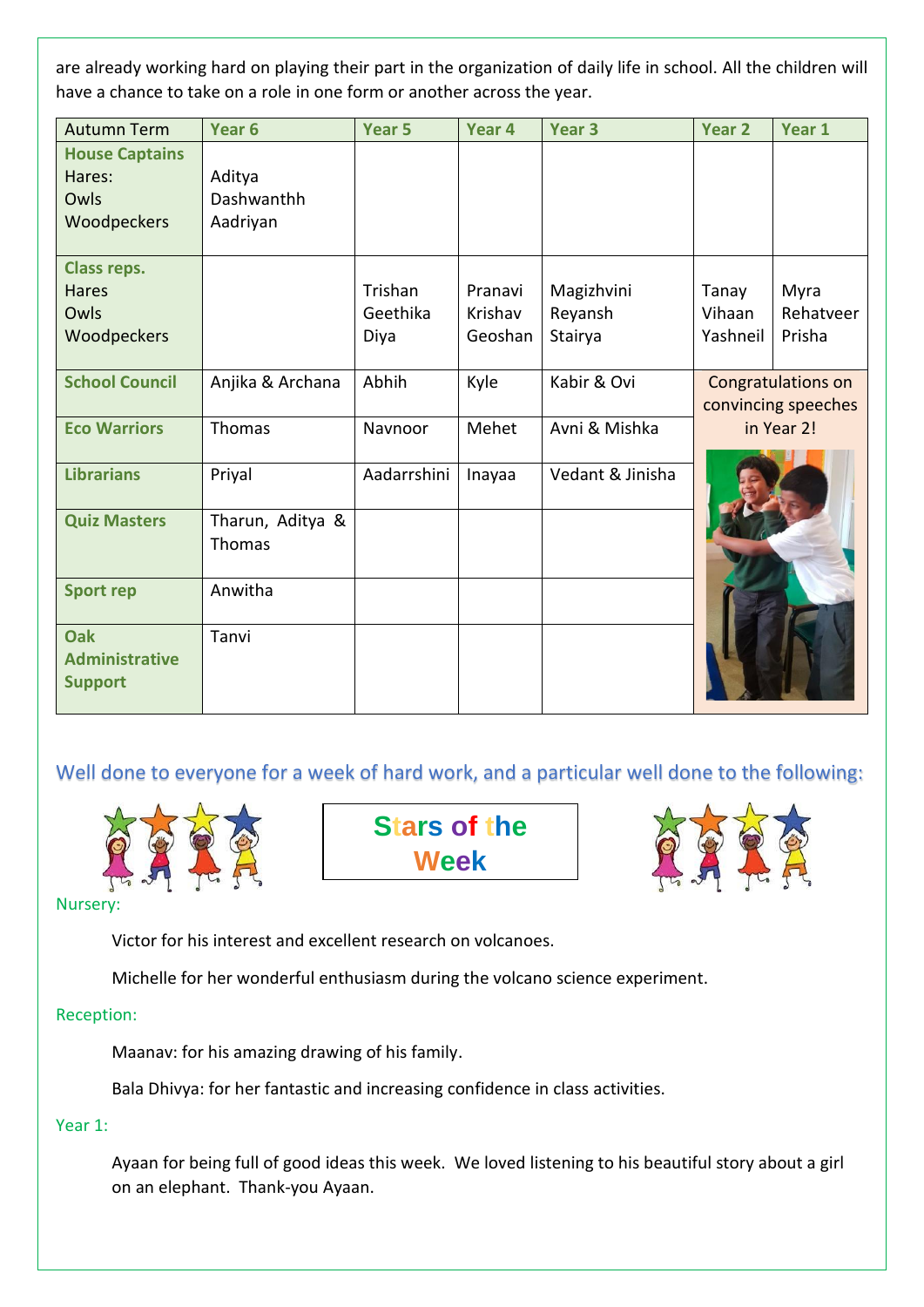Dhanvitha for working hard with all of her activities this week, but we were particularly impressed with her number bonds work in Maths. Well done!

#### Year 2:

Saanchi, for using your phonics to write independent sentences with full stops and capital letters!

Yashneil, for having the confidence to deliver an excellent House Captain speech to his classmates!

### Year 3:

Arhan, for great work in Maths, adding and subtracting multiples of 10.

Kabir, for super original ideas in his sentence stacks about the Incredible Book-Eating Boy.

### Year 4:

Arjun, for his fabulous enthusiasm and knowledge in our topic lesson on the history of chocolate.

Noushin, for her hard work and determination in maths lessons this week.

### Year 5:

Kuval, for super, artistic inspiration in Topic.

### Year 6:

Anwitha, for her outstanding effort and attention to detail with her comprehension homework.

**Information for the week** 

• Please could you return **all** of the **permission forms** sent out this week. It is particularly important that we have the **Contact Form**, as this has all of your up-to-date information in the case that we need to contact you urgently.

• **French and Music curriculum zoom meeting:** Everyone is welcome to join the meetings to hear all about the French and Music programmes from Reception to Year 6. Mme. Scharf and Mme. Halvorsen will be explaining the exciting work they are doing in French, and Mme. Mayeur and Miss Di Fine will talk about Music and the important part it plays across the school. The invitation can also be found on the BISB Internet Café page.

All meetings will be held on **Wednesday, 22nd September** and will last roughly 20 minutes:

- **17:30 Reception:** <https://us04web.zoom.us/j/78806186553?pwd=a3NWTm1sTFRSRDcxQVN0VTRtYWljdz09>
- **18:00 KS1**: **Years 1 & 2**
- <https://us04web.zoom.us/j/74103332042?pwd=S1l6TDVJNXhTblRHU3JnZEZpdkQ3Zz09>
- **18:20 KS2 Years 3 & 4** <https://us04web.zoom.us/j/77026566002?pwd=Z0NKUkt5WnhmNnppUGxjcGF2Z2tBQT09>
- **18:40 pm KS2 Years 5 & 6** <https://us04web.zoom.us/j/78697948663?pwd=UGJWcTVkd3VrZERnYzYzakVwem4yUT09>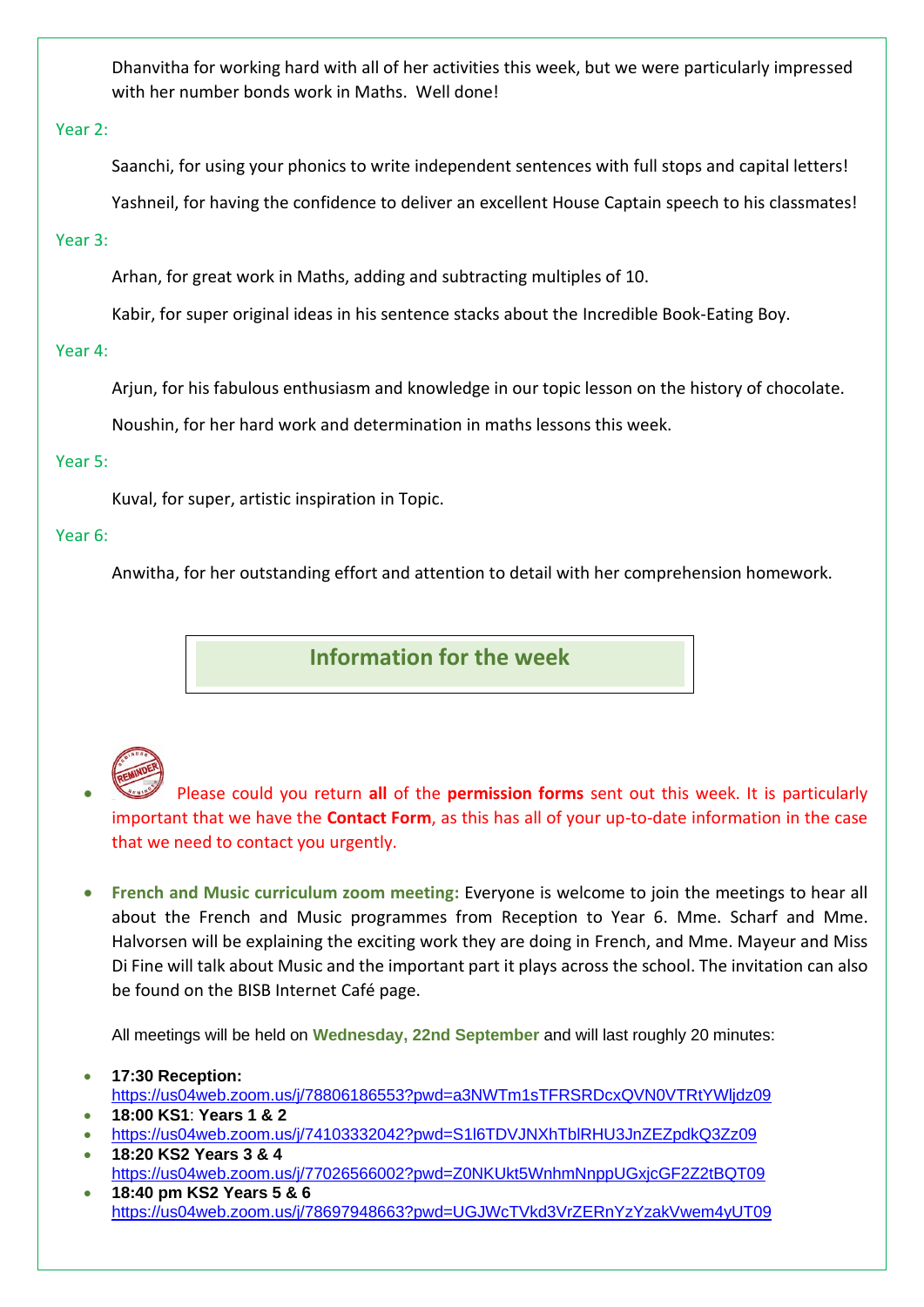

• We are absolutely delighted to be returning to the NATO swimming pool for KS2 swimming lessons on **Wednesday, 20th September**. Three lanes are reserved solely for our use, and strict hygiene measures are in force.

The excitement begins for Years 5 & 6, who will be setting off for the pool on a private coach each week with Mrs. Tranter and Mr. Stedman, leaving school in the early afternoon and returning for the normal end-of-school time (traffic permitting – thank you for your understanding if we are slightly late back). Please see class Edmodo pages for details of what you need to take. Years 3 & 4 will have their turn after Christmas.

• The KS1 children, starting with the Year 2 class, will be returning to the Castle Club in Wezembeek for swimming lessons after the November half-term holiday. Details will follow.

# • **Year 2 trip to Beersel Castle: Tuesday 28th September**



To support and enrich their current class Topic on Castles, Year Two will be heading to Beersel Castle on Tuesday, 28<sup>th</sup> September to visit the beautiful medieval monument.

The coach will leave school at 11.00am and arrive back in good time for the usual collection at 3.25pm. The children will need their regular snack and packed lunch as well as a water bottle. Please send children to school in their school sports uniform

and appropriately dressed for the weather – in a warm, waterproof coat and sensible shoes. As only the open, outdoor parts of the castle are accessible due to the castle's strict adherence to the Covid safety measures, we are confident in following the safety regulations. We look forward to this exciting and educational visit.



• Please note that **Friday, 1st October** is a staff training day and that there is therefore **no** school for children on that day. They will finish the week on Thursday, 30<sup>th</sup> September. We have two Staff training days in the year, during which the whole staff follow a training programme in one particular area, allowing us to keep up-to-date with the latest research and work on the ongoing improvements to the curriculum across the school.



• The date for our Welcome Walk-in-the-Woods, scheduled for Sunday, 26<sup>th</sup> September has been changed to **Sunday, 3rd October**, due to the major bike races being held in Tervuren during the weekend of September 25/26<sup>th</sup>.

This is a family walk for parents, staff and children through the woods and around the lakes in Tervuren, with everyone welcome to come and catch up with old friends and to meet new faces. The autumn colours should already be spectacular and, even if it rains, the trees provide plenty of cover.

The park is easily accessible by tram and perfectly safe for children to run and play. If the weather has been wet it can be very difficult to push a buggy –although we have been known to carry them across the muddy patches! Further details will follow in a later newsletter, but please do block the date $\odot$ .

• **Garderie:** Please inform the office at the **beginning** of the week if you would like your child to attend garderie.